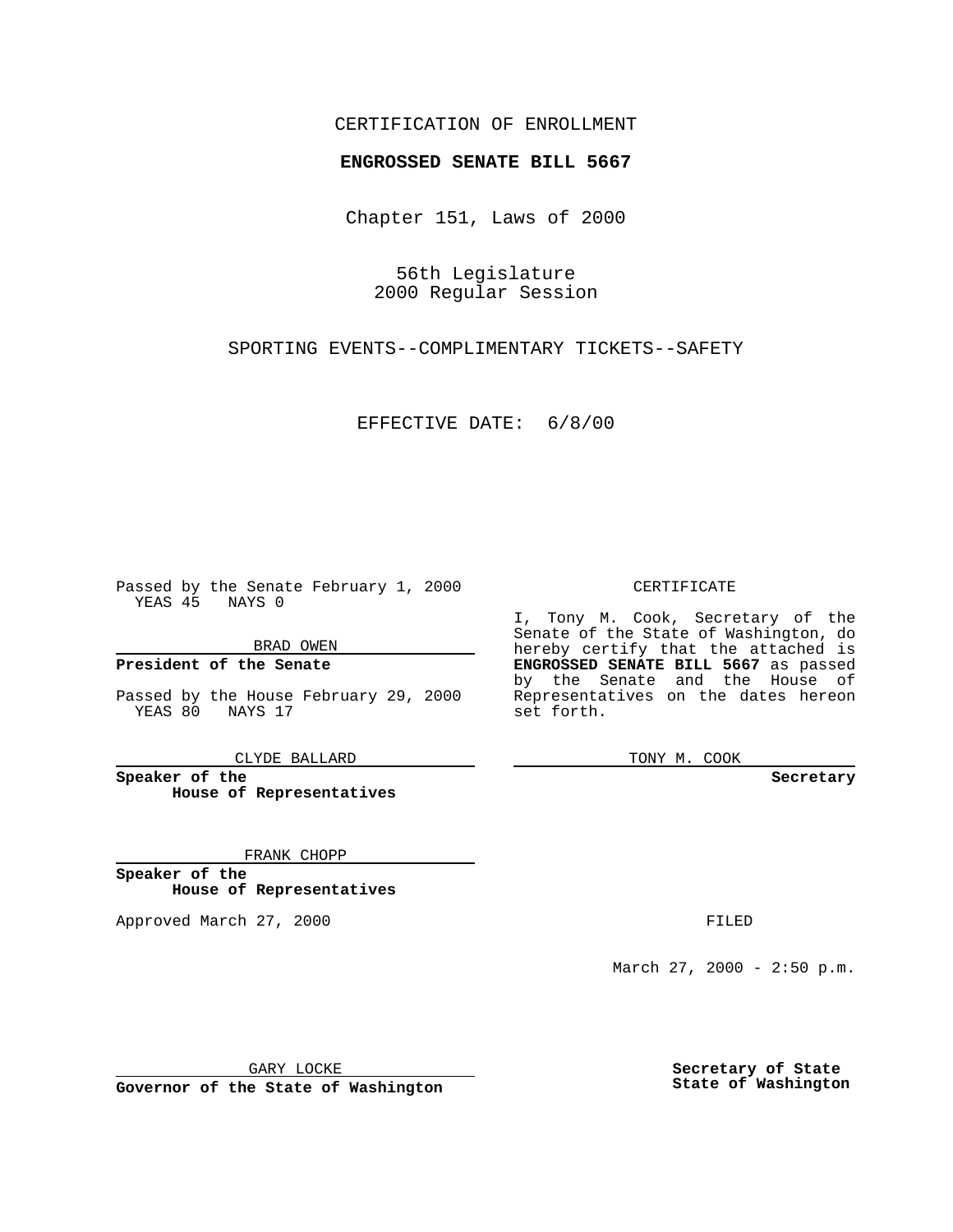# **ENGROSSED SENATE BILL 5667** \_\_\_\_\_\_\_\_\_\_\_\_\_\_\_\_\_\_\_\_\_\_\_\_\_\_\_\_\_\_\_\_\_\_\_\_\_\_\_\_\_\_\_\_\_\_\_

\_\_\_\_\_\_\_\_\_\_\_\_\_\_\_\_\_\_\_\_\_\_\_\_\_\_\_\_\_\_\_\_\_\_\_\_\_\_\_\_\_\_\_\_\_\_\_

Passed Legislature - 2000 Regular Session

### **State of Washington 56th Legislature 1999 Regular Session**

**By** Senators West and Heavey

Read first time 02/01/1999. Referred to Committee on Commerce, Trade, Housing & Financial Institutions.

 AN ACT Relating to boxing, kickboxing, martial arts, and wrestling; and amending RCW 67.08.050 and 67.08.015.

BE IT ENACTED BY THE LEGISLATURE OF THE STATE OF WASHINGTON:

 **Sec. 1.** RCW 67.08.050 and 1999 c 282 s 4 are each amended to read as follows:

 (1) Any promoter shall within seven days prior to the holding of any event file with the department a statement setting forth the name of each licensee who is a potential participant, his or her manager or managers, and such other information as the department may require. Participant changes regarding a wrestling event may be allowed after notice to the department, if the new participant holds a valid license under this chapter. The department may stop any wrestling event in which a participant is not licensed under this chapter.

 (2) Upon the termination of any event the promoter shall file with the designated department representative a written report, duly verified as the department may require showing the number of tickets sold for the event, the price charged for the tickets and the gross proceeds thereof, and such other and further information as the department may require. The promoter shall pay to the department at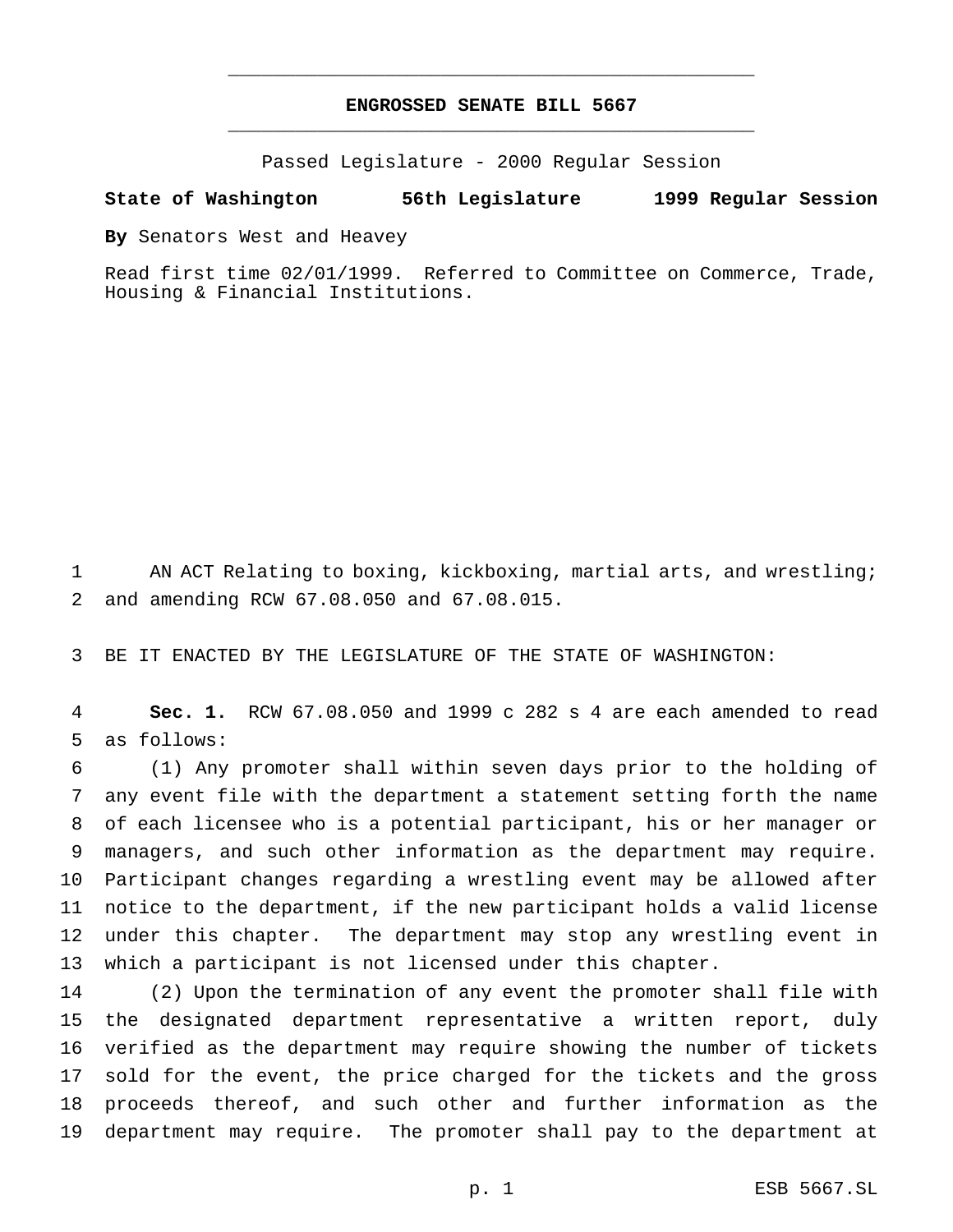the time of filing the report under this section a tax equal to five percent of such gross receipts. However, the tax may not be less than twenty-five dollars. The five percent of such gross receipts shall be immediately paid by the department into the state general fund.

 (3) A complimentary ticket may not have a face value of less than the least expensive ticket available for sale to the general public. The number of untaxed complimentary tickets shall be limited to 8 ((five)) ten percent of the total tickets sold per event location, not 9 to exceed ((three hundred)) one thousand tickets. All complimentary tickets exceeding this exemption shall be subject to taxation.

 **Sec. 2.** RCW 67.08.015 and 1999 c 282 s 3 are each amended to read as follows:

 (1) In the interest of ensuring the safety and welfare of the participants, the department shall have power and it shall be its duty to direct, supervise, and control all boxing, martial arts, and wrestling events conducted within this state and an event may not be held in this state except in accordance with the provisions of this 18 chapter. The department may, in its discretion, issue and for cause, 19 which includes concern for the safety and welfare of the participants, deny, revoke, or suspend a license to promote, conduct, or hold boxing, kickboxing, martial arts, or wrestling events where an admission fee is charged by any person, club, corporation, organization, association, or fraternal society.

 (2) All boxing, kickboxing, martial arts, or wrestling events that: (a) Are conducted by any common school, college, or university, whether public or private, or by the official student association thereof, whether on or off the school, college, or university grounds, where all the participating contestants are bona fide students enrolled in any common school, college, or university, within or without this state; or

 (b) Are entirely amateur events promoted on a nonprofit basis or for charitable purposes;

 are not subject to the licensing provisions of this chapter. A boxing, martial arts, kickboxing, or wrestling event may not be conducted within the state except under a license issued in accordance with this chapter and the rules of the department except as provided in this section.